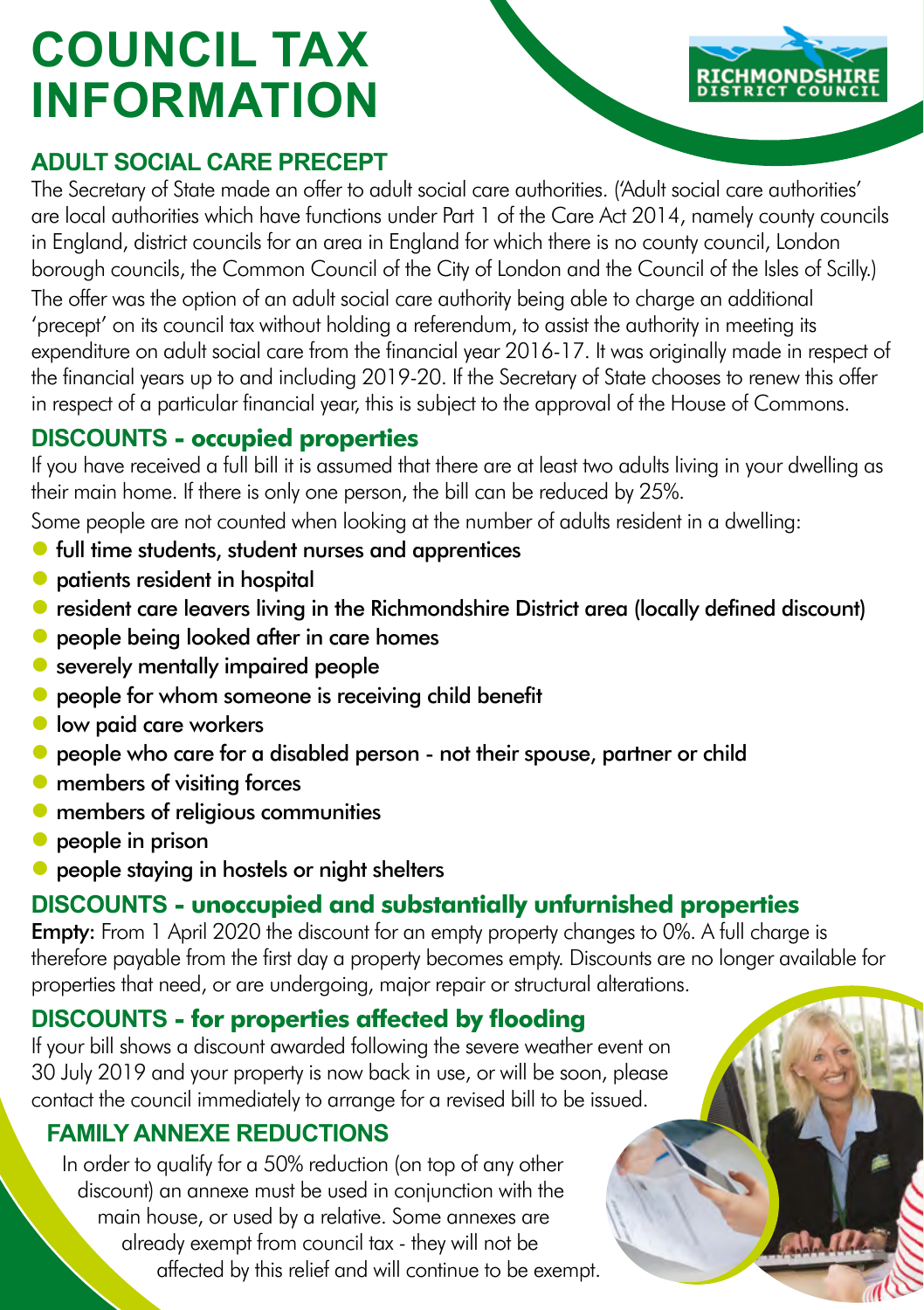## **LONG TERM EMPTY PREMIUMS**

Properties that have been empty for two years but less than five years will attract a premium of 100%, and charged 200% of the set council tax.

Properties that have been empty for more than 5 years will attract a premium of 200%, and charged 300% of the set council tax.

For more information on this charge and any possible exemptions please go to:

#### **[richmondshire.gov.uk](https://www.richmondshire.gov.uk/council-tax-and-business-rates/your-council-tax/council-tax-premiums-for-long-term-empty-properties/)**.

# **COUNCIL TAX REDUCTION**

The council tax reduction scheme is a discount applied to your council tax bill. It operates differently for pensionable age and working age applicants - the scheme for pensionable age applicants is defined by central government whereas the scheme for working-age applicants is set by the council. Details of both schemes operational from 1 April 2020 and how to make an application for council tax reduction can be found at **[richmondshire.gov.uk](https://www.richmondshire.gov.uk/benefits/council-tax-reduction/am-i-eligible-for-a-council-tax-reduction/)** or by phone to **01748 829100**.

# **EXEMPT DWELLINGS**

Some dwellings are classed as exempt - where there is no council tax liability. If this affects your home the enclosed bill will show a code giving the reason and the period of exemption. The codes are:

- **B** dwelling owned by a charity and unoccupied less than six months
- **D** dwelling left empty by a person who has gone into prison
- **E** dwelling left empty by a person who has moved to receive personal care in a hospital or a home on a permanent basis
- **F** dwelling left empty by a deceased person where less than six months have elapsed since the grant of probate or letters of administration
- **G** empty dwelling where occupation is prohibited by law
- **H** empty dwelling which is awaiting occupation by a minister of religion
- **I** dwelling left empty by a person who has moved elsewhere (not covered by Class E) to receive personal care
- **J** dwelling left empty by a person who has moved elsewhere to provide personal care to another person
- **K** dwelling left empty by a student
- **L** unoccupied dwelling for which the mortgagees are in possession
- **M** halls of residence
- **N** dwelling occupied only by students
- **O** forces barracks and married quarters
- **P** dwelling occupied by a member of a visiting overseas force
- **Q** unoccupied dwelling which is the responsibility of a bankrupt's trustee
- **R** a pitch or mooring not occupied by a caravan or boat
- **S** dwelling occupied only by a person or persons aged under 18
- **T** unoccupied dwelling which forms part of a single property which comprises another dwelling and cannot be let separately from that other dwelling without a breach of planning control such as granny annexes
- **U** dwelling occupied only by a person or persons who is or are severely mentally impaired
- **V** dwelling occupied by diplomats
- **W** annexe occupied by a dependent relative

If you have been allowed a discount/exemption and you should not have been for any of the period shown on the notice you must notify the Local Taxation Team within 21 days. See also penalties section.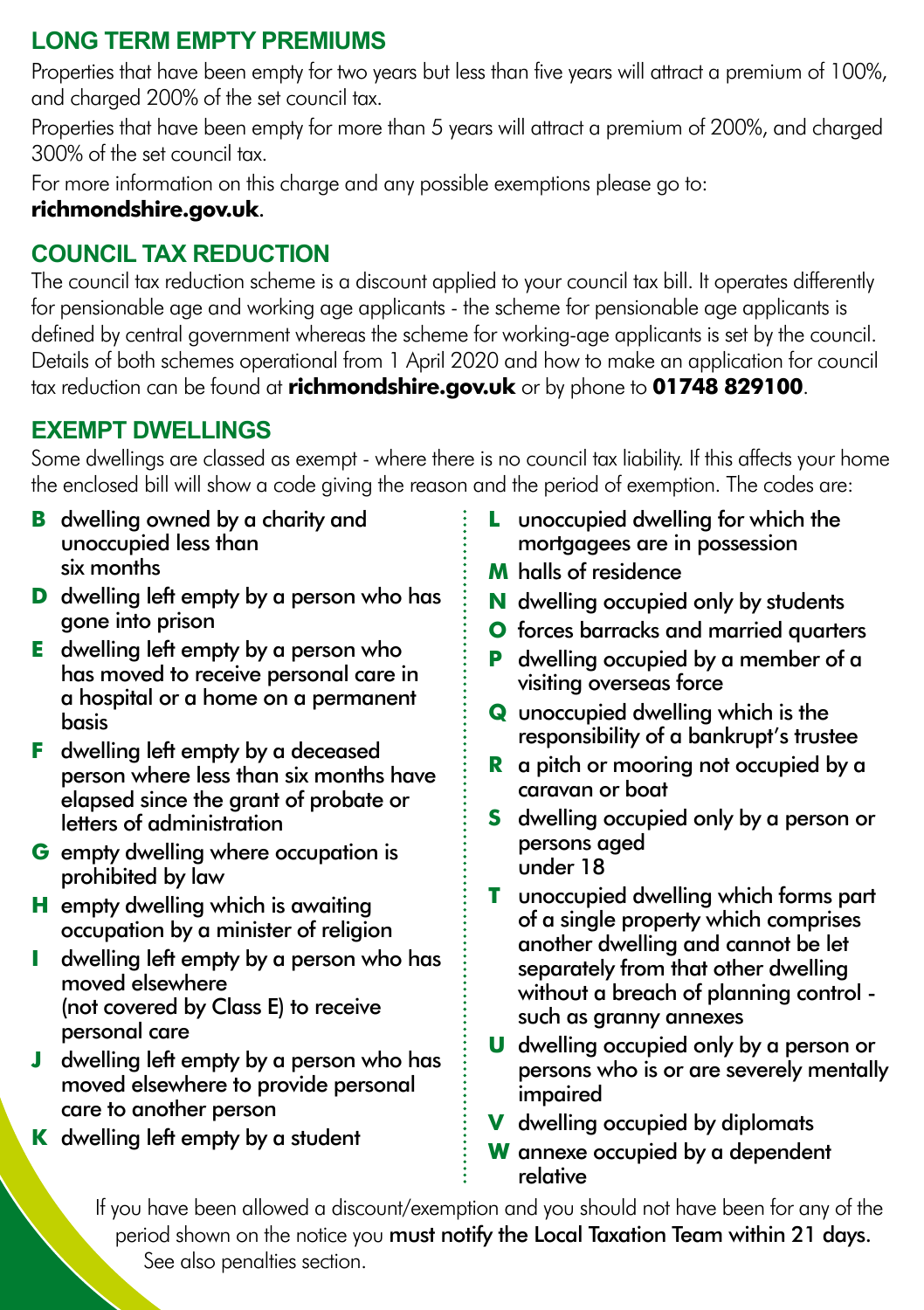# **COUNCIL TAX VALUATION BANDS**

Each dwelling is allocated to one of eight bands according to its open market capital value at 1 April, 1991 - your bill states which band applies to your dwelling.

| <b>Bands</b> | <b>Range of values</b>      | <b>Bands</b> | <b>Range of values</b> |
|--------------|-----------------------------|--------------|------------------------|
| <b>A</b>     | Up to and including £40,000 | E.           | £88,001 - £120,000     |
| B.           | £40,001 - £52,000           | F.           | £120,001 - £160,000    |
| C.           | £52,001 - £68,000           | G            | £160,001 - £320,000    |
| D            | £68,001 - £88,000           | н            | More than £320,000     |

To appeal against the banding contact the valuation office at

#### **www.gov.uk/challenge-council-tax-band**

The grounds for appeal are restricted to:

- where you believe that there has been a material increase or reduction in the value of your dwelling - as a result of building work carried out; a reduction may be the result of demolition of part of the dwelling or a change in the local area
- where the Listing Officer has amended your banding
- where you start or stop using part of your dwelling for business purposes
- where you become the taxpayer of the dwelling for the first time and the same appeal has not already been considered by a valuation tribunal

# **DISABLED PERSON REDUCTIONS**

Your bill may be reduced if a permanently disabled person - adult or child - lives in the dwelling. Your dwelling must have certain features which are essential or of major importance to the well being of the disabled person:

- a room other than a bathroom, bedroom, kitchen or toilet which is used mainly by the disabled person
- **•** an additional bathroom or kitchen for use by the disabled person
- $\bullet$  extra space inside the dwelling for the use of a wheelchair

The bill may be reduced to the band immediately below the band shown for your property in the valuation list. Band 'A' properties can also be reduced provided the above criteria is met.

# **APPEALS**

You can appeal to the council against the amount of your bill if you consider that:

- $\bullet$  vou are not liable to pay because you are not the resident or owner
- $\bullet$  the dwelling should be exempt
- you have been refused disabled relief or a discount
- you have been refused council tax reduction or dispute the amount awarded

Appeals on non-valuation matters should be addressed to the council for a written decision. Payments should not be withheld pending the outcome of an appeal - any adjustment which results in an overpayment will be credited against a future liability.